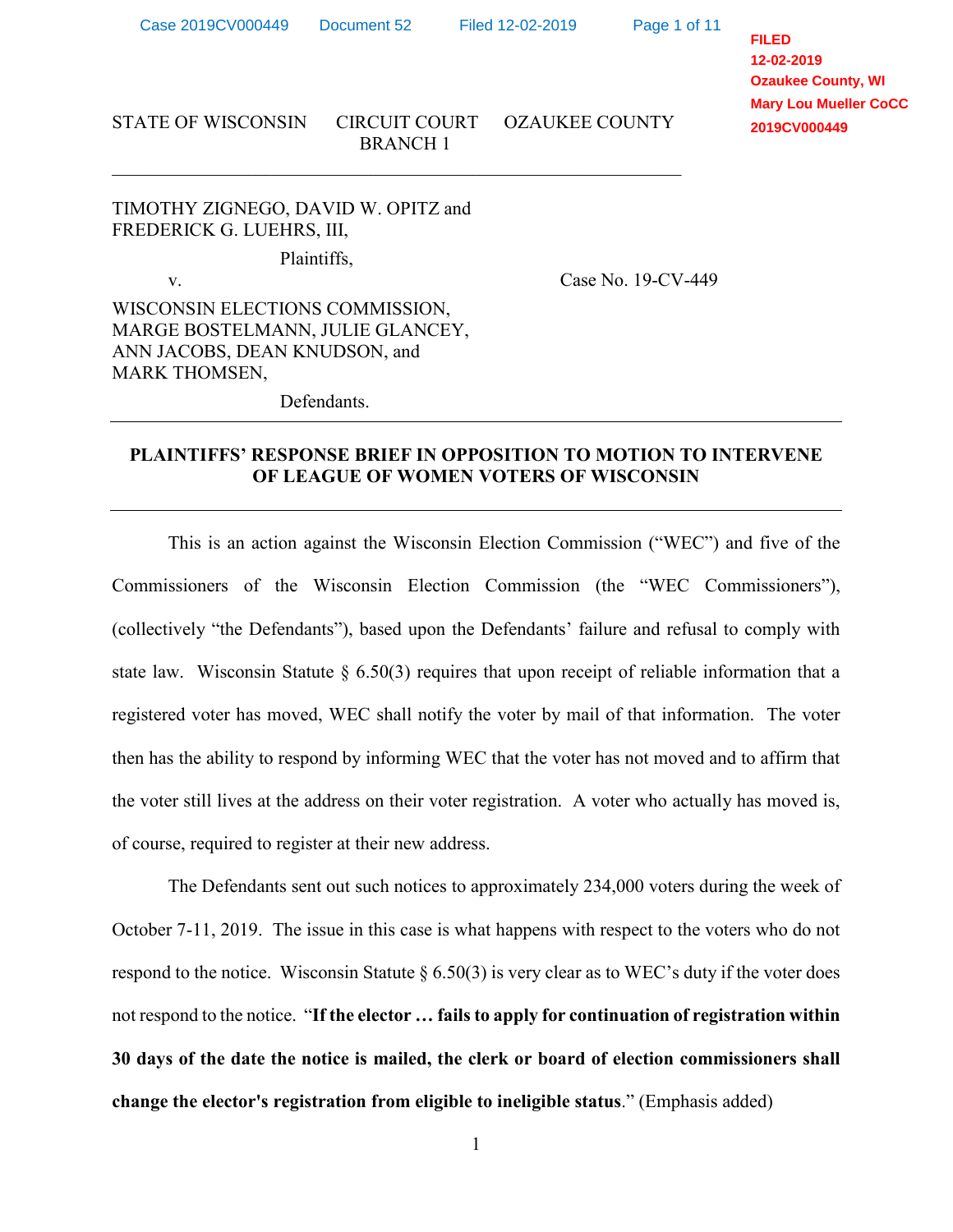Despite the mandatory language in the statute, the Defendants have decided that if voters do not respond to the notice, WEC will not change the voter's registration from eligible to ineligible status until sometime after the Spring Primary Election in 2021, rather than in the 30 days as required by the statute. The Plaintiffs challenged this unlawful conduct in a complaint before the Wisconsin Election Commission ("WEC"), which action was dismissed by WEC on October 25, 2019.

By law, WEC should have taken the action required by Wis. Stat. § 6.50(3) at some time during the week of November 11, 2019 (which would have been 30 days after the notices were sent during the week of October 7, 2019). If WEC followed the law that would mean that the voter registration rolls would be in compliance with the law well prior to the Spring Primary Election scheduled for February 18, 2020. But the Defendants are refusing to follow the law.

So, on November 13, 2019, the Plaintiffs filed this action in an attempt to enforce the law. On November 14<sup>th</sup> (the day after filing this action) the Plaintiffs filed a motion for a temporary injunction, or in the alternative for a writ of mandamus and secured a hearing date of December 5, 2019 from the clerk of this Court for that motion. The Plaintiffs and the actual Defendants agreed that the Defendants would file their brief and opposition materials on November 27, 2019.

On Friday, November 22, 2019, the proposed Intervenor-Defendant League of Women Voters of Wisconsin ("LWV") asked this Court to permit it to intervene in this action as of right under Wis. Stat.  $\S$  803.09(1) or in the alternate permissively under Wis. Stat.  $\S$  803.09(2). However, the argument that LWV seeks to make as an intervenor is completely redundant to the brief and arguments made by the actual Defendants in their brief in opposition to the Plaintiffs' motion.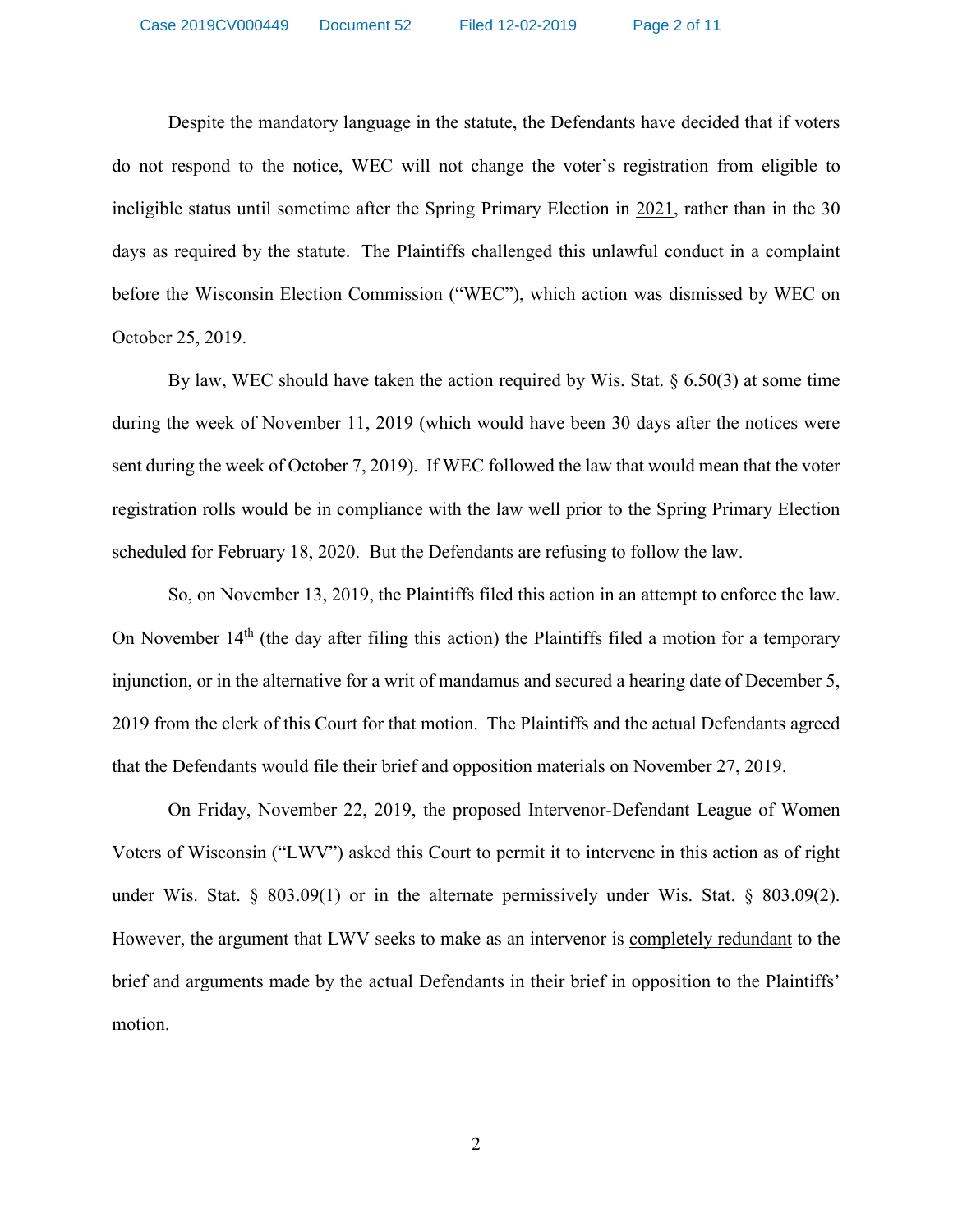Here is LWV's prediction<sup>[1](#page-2-0)</sup> from page 15 of its brief as to the argument that it desires to make in this case and that it says the existing Defendants will not make:

the current Defendants have not made and clearly will not make the same argument that Proposed Intervenor-Defendant the League will make, if this Motion is granted. This is the argument that the ERIC "movers" list contains a substantial amount of unreliable information from the Wisconsin DMV and, therefore, that the 30-day period for notice and removal in Wis. Stat. § 6.50(3) does not apply.

However, if LWV had waited they would have discovered that this argument is one of the arguments actually advanced by the Defendants in their brief. *See*, Defendants' Response Brief Opposing Plaintiffs' Motion for a Temporary Injunction or in the Alternative for a Writ of Mandamus at 17-20.

Moreover, whether intended by LWV or not, given the limited time available to the Court to review all of the relevant materials, LWV's request to interpose its motion for intervention in advance of the Plaintiffs' motion for injunctive relief, obviously risks delaying Plaintiffs' ability to obtain prompt resolution of this case. If it were to become necessary for the Court to delay the substantive motion at issue – the request for injunctive relief or a writ of mandamus – to deal with LWV's procedural motion to intervene, that would cause substantial prejudice to the Plaintffs, especially given that LWV's proffered argument is redundant to the arguments being raised by the actual Defendants.

Regardless, because LWV fails to meet the requirements for intervention as of right and fails to set forth any case for permissive intervention, Plaintiffs respectfully request that this Court deny LWV's motion.

# **I. LWV IS NOT ENTITLED TO INTERVENE AS OF RIGHT UNDER WIS. STAT. § 803.09(1)**

<span id="page-2-0"></span> $1$  LWV filed its motion to intervene on November 22, 2019 which was prior to seeing the actual brief submitted by the Defendants in opposition to the Plaintiffs motion for a temporary injunction, or in the alternative, for a writ of mandamus, which was filed on November 27, 2019.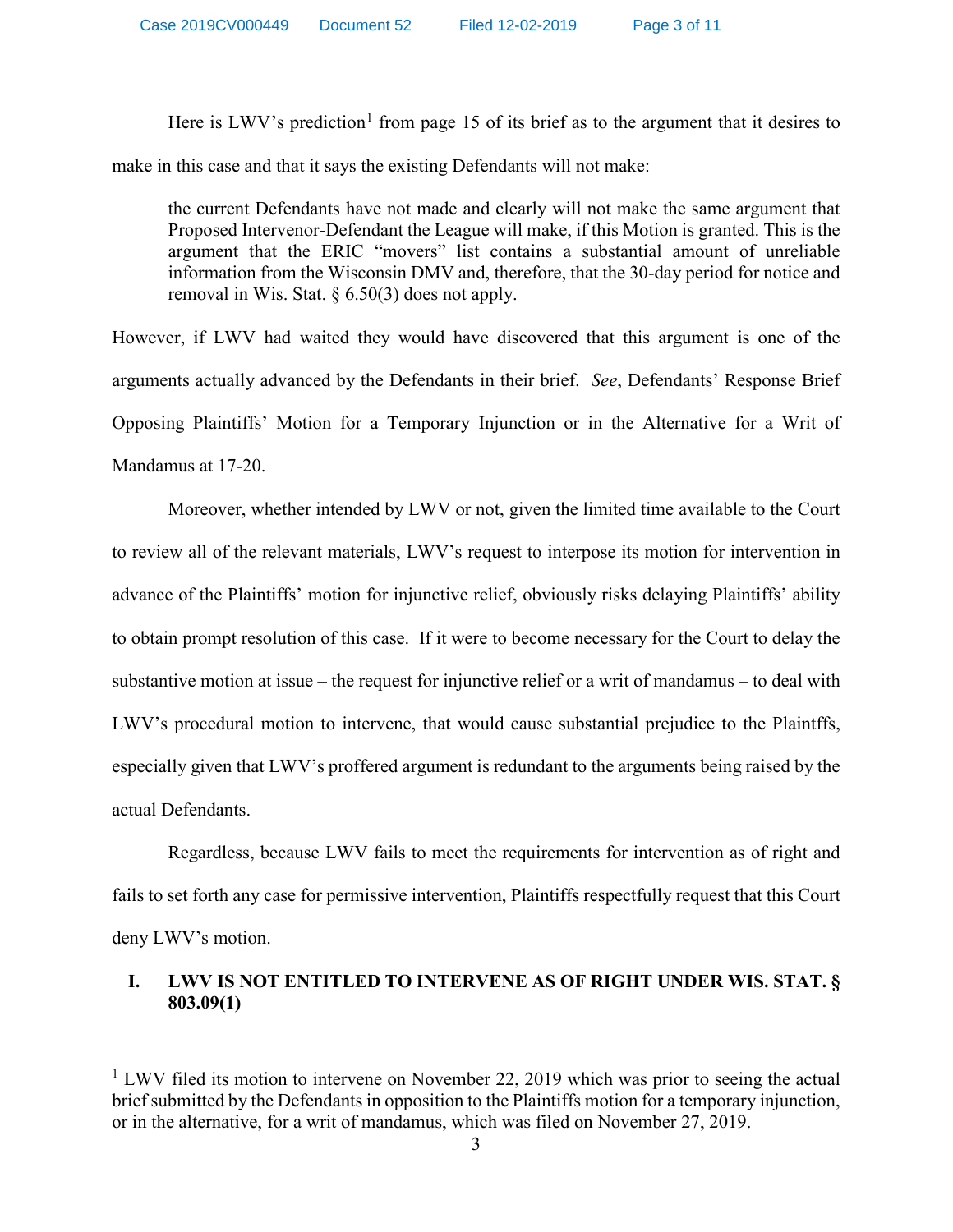Under Wis. Stat. § 803.09(1),

Upon timely motion anyone shall be permitted to intervene in an action when the movant claims an interest relating to the property or transaction which is the subject of the action and the movant is so situated that the disposition of the action may as a practical matter impair or impede the movant's ability to protect that interest, unless the movant's interest is adequately represented by existing parties.

Wis. Stat. § 803.09(1).

Wisconsin courts interpret this statute to impose four requirements:

(A) that the movant's motion to intervene is timely; (B) that the movant claims an interest sufficiently related to the subject of the action; (C) that disposition of the action may as a practical matter impair or impede the movant's ability to protect that interest; and (D) that the existing parties do not adequately represent the movant's interest.

*Helgeland v. Wisconsin Municipalities*, 2008 WI 9, ¶38, 307 Wis. 2d 1, 745 N.W.2d 1 (footnote omitted).

A proposed intervenor must meet "each of the requirements listed" to qualify for intervention as of right under Wis. Stat. § 803.09(1). *Armada Broadcasting, Inc. v. Stirn*, 183 Wis.2d 463, 471, 516 N.W.2d 357 (1994). LWV, however, cannot meet *any* of the requirements of 803.09(1), and this Court should therefore deny LWV's request to intervene as of right.

### **A. LWV'S Motion to Intervene is Not Timely**

Although "there is no precise formula to determine whether a motion to intervene is timely," the two relevant factors are "whether in view of all the circumstances the proposed intervenor acted promptly" and "whether the intervention will prejudice the original parties to the lawsuit," with the first factor being the "critical" one. *State ex rel. Bilder v. Delavan Twp.*, 112 Wis. 2d 539, 550, 334 N.W.2d 252 (1983).

LWV argues that its motion is timely because it was filed seven "business days" after the filing of this complaint. LWV's Br. 6. But this is misleading in that it fails to take account of the stated purpose for LWV's motion. While seven business days could be relatively prompt and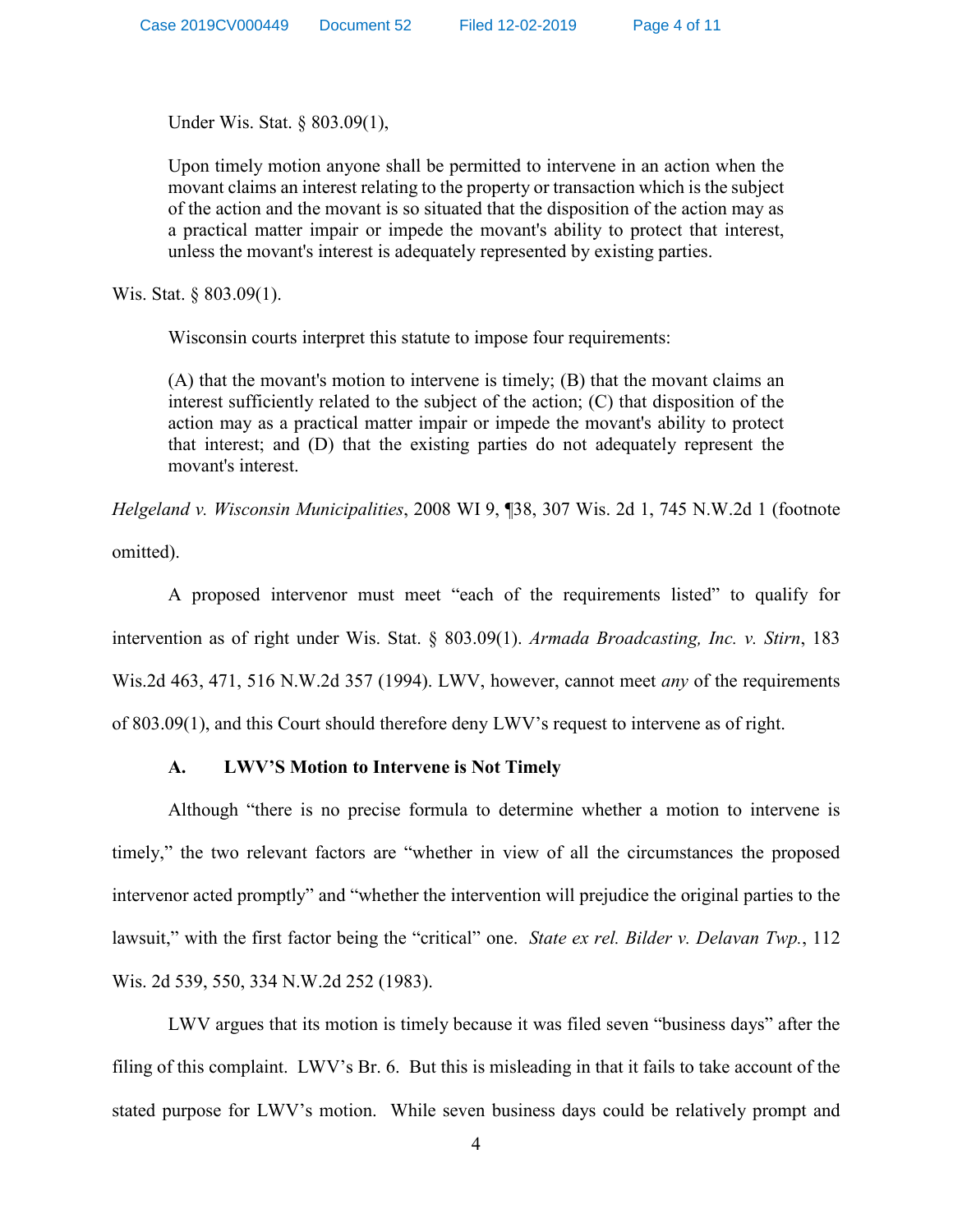nonprejudicial action in isolation, that ignores the fact that LWV "seeks to intervene in this action *so that it may be heard at the hearing on the pending Motion for Temporary Injunction currently*  set for December 5, [2](#page-4-0)019."<sup>2</sup> LWV's Mot. to Intervene 3 (emphasis added). In other words, from Plaintiffs' point of view, LWV is attempting to interpose its motion to be heard and decided before the Plaintiffs' previously filed motion. This has already prejudiced Plaintiffs, who in addition to preparing for the temporary injunction hearing have now had to brief this separate procedural issue and would prejudice them further if LWV's intervention motion delays or impedes the Plaintifffs' substantive motion for injunctive relief.

In fact, LWV asks the Court to cause the Plaintiffs the very prejudice that should doom LWV's motion. LWV acknowledges in its motion the possibility that the Court will decline to consider its motion to intervene until after December 5 and requests in the alternate that the December 5 temporary injunction hearing be continued to a later date. *Id.* at 4.

But Plaintiffs made clear in their brief supporting their motion for a temporary injunction/writ of mandamus that, by law, WEC should have taken the actions required by Wis. Stat. § 6.50(3) at some time during the week of November 11, 2019 (which would have been 30 days after the notices were sent during the week of October 7, 2019). Pl.s' Br. in Supp. of Mot. for Temp. Inj. 2. Time is now of the essence as it is crucial that the voter registration rolls be up to date in advance of the Spring Primary Election scheduled for February 18, 2020. Consequently, to protect their rights, Plaintiffs have moved promptly not only to obtain resolution of their complaint before WEC but to obtain a calendared hearing before this Court at the earliest possible date.

<span id="page-4-0"></span><sup>&</sup>lt;sup>2</sup> Technically, LWV's motion is untimely under Ozaukee County Circuit Court Rule 204.3 which requires 10 days notice. LWV acknowledges that it has violated this rule, *id.* at 3-4.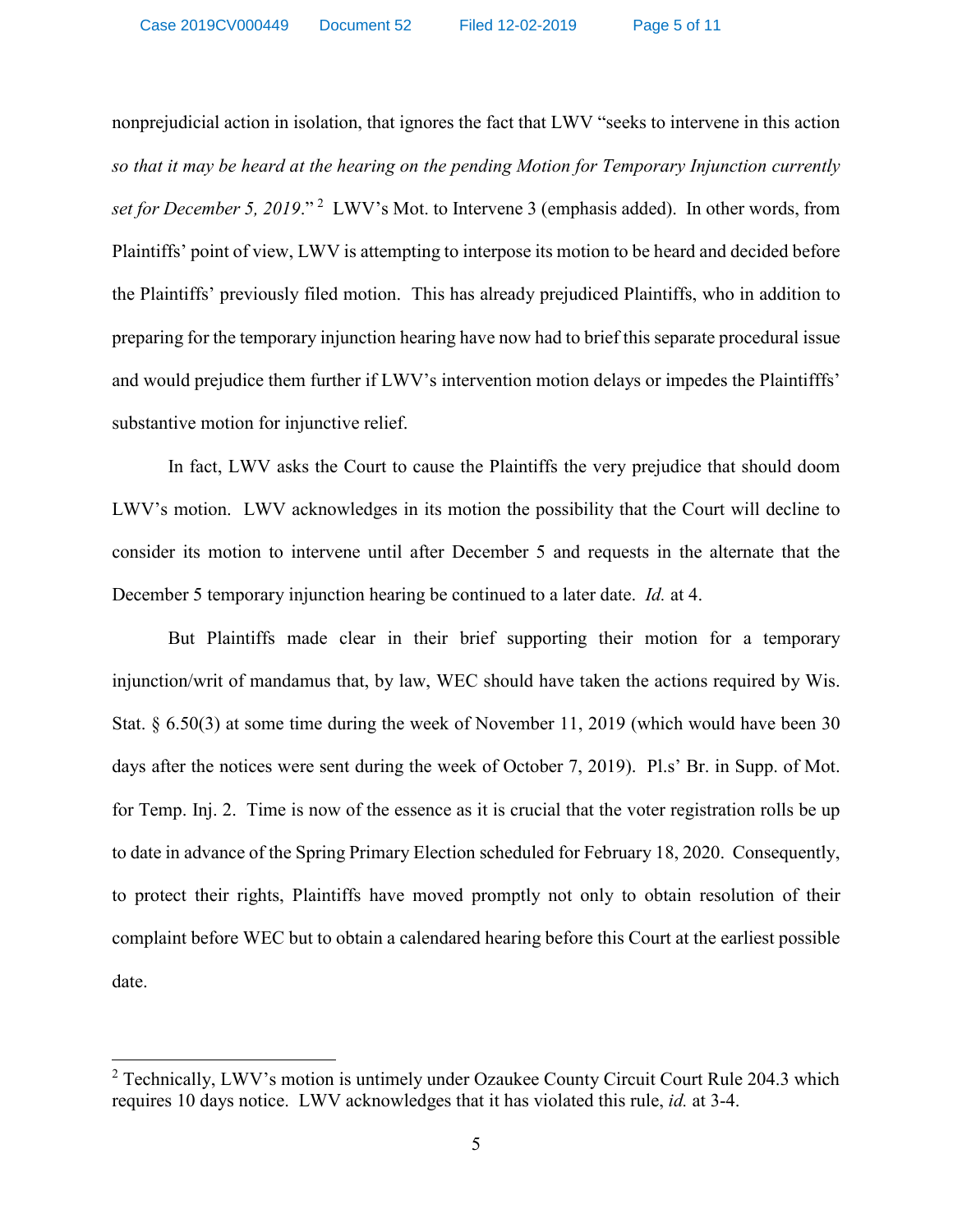To LWV, of course, delaying the hearing to the point where this Court can no longer grant the relief Plaintiffs seek with respect to the February primary would be its own victory. But for the same reasons, LWV's actions are neither prompt nor nonprejudicial.

Nowhere in their discussion of timeliness does LWV even attempt to justify interfering with the Plaintiffs' previously filed temporary injunction motion. "Procedure is important in the law. Our judicial system values procedure because we view good procedure as tending to produce fair and sound outcomes." *Helgeland*, 307 Wis. 2d 1, ¶8. Here, as in *Helgeland*, procedure matters. LWV failed to timely file its motion, and the motion should be denied.

## **B. LWV Does Not Possess an Interest Sufficiently Related to the Subject of this Action**

For a proposed intervenor to establish that it posseses an interest sufficiently related to the subject of the action, "[t]here must be some sense in which the interest is 'of such direct and immediate character that the intervenor will either gain or lose by the direct operation of the judgment.'" *Helgeland*, 307 Wis. 2d 1, ¶45 (quoting *City of Madison v. Wisconsin Employment Relations Comm'n*, 2000 WI 39, ¶11 n.9, 234 Wis. 2d 550, 610 N.W.2d 94). "[A] claimed interest does not support intervention if it is only remotely related to the subject of the action." *Id.*

Critically, here, LWV does not allege facts that would establish that any of its members or any voter that it had registered had mistakenly or erroneously received one of the notices at issue. Rather, LWV argues that it "has several, interconnected interests in this case," LWV Br. 8, but its discussion appears to boil down to the same single item: an interest in fulfilling its mission "to maximize eligible voter participation and facilitate civic engagement through registration and voting, and to create a democratic system open to all eligible voters," a mission for which it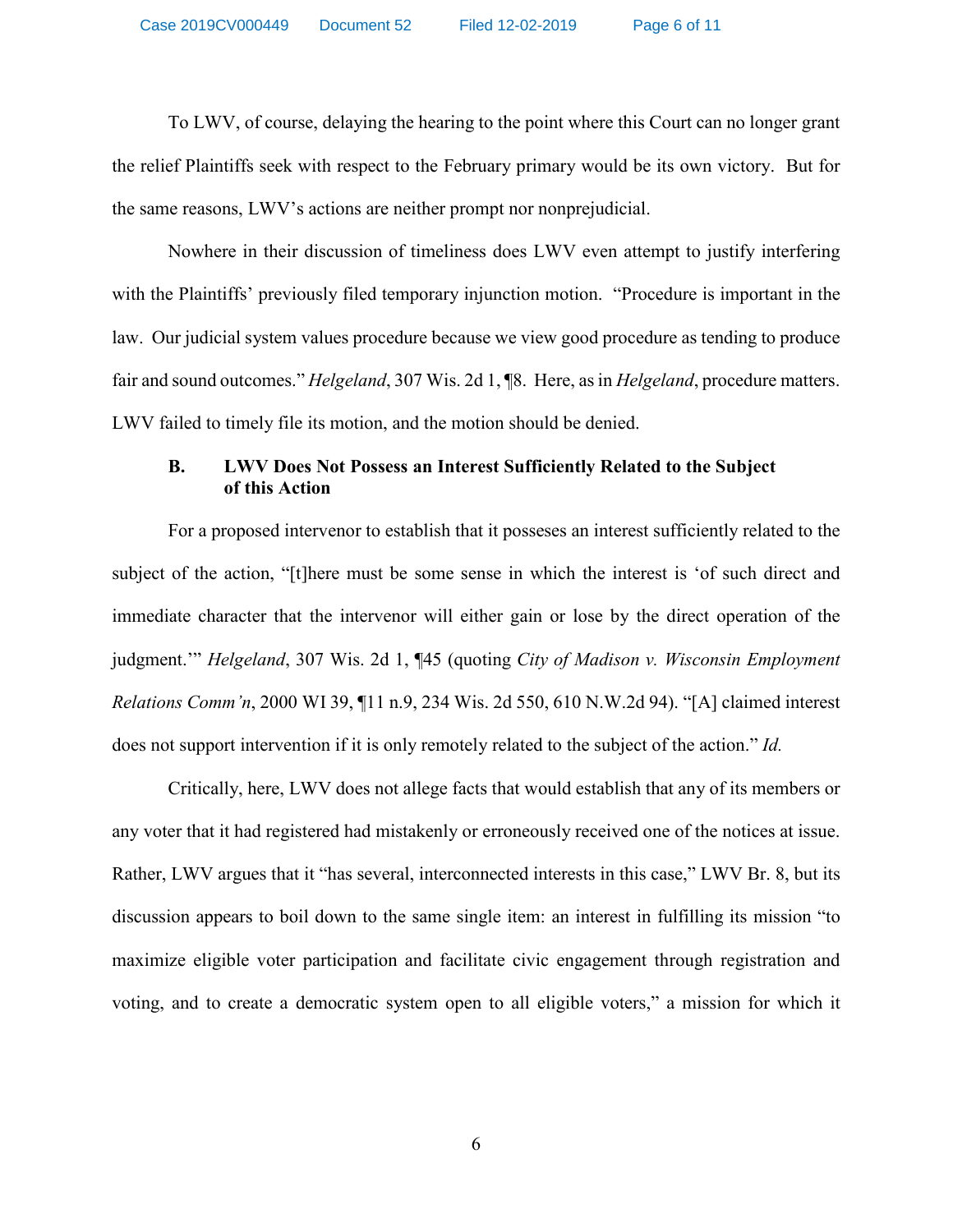expends resources. *Id.*<sup>[3](#page-6-0)</sup>

While all of those activities may be beneficial they are not related to the subject of this lawsuit. LWV's mission, in its own words, is to register "*eligible*" voters. The single question in this case is whether voters who are *ineligible* to vote in their precinct must be removed from the voters rolls in 30 days, as state law requires, or, instead, within 12 to 24 months according to the unlawfully adopted WEC policy. Plaintiffs do not seek to remove from the rolls voters who are properly registered. Nor, as pointed out above, does LWV present facts that would establish that any of its members or any voters it registered had improperly received such a notice (i.e., that any such person had received a notice without a proper basis for the notice being sent).

It is thus clear that LWV's real beef is not with Plaintiffs at all but instead with the legislature. Indeed, LWV complains in its briefing that the legislature has "fail[ed] to modify Section 6.50(3) to exempt ERIC data" and has failed to "set a different timeline for removal of voters flagged on the ERIC 'movers' list." LWV Br. 3. LWV wants a different set of procedures to be enacted into law. LWV stands in the same shoes as anyone else who is a critic of the statute at issue – it opposes the statute - but that policy dispute does not give LWV a sufficient interest to intervene in this lawsuit.

Because LWV's quarrel is with the statutes themselves, and because LWV does not show that any of its members, or even any voter that it registered, improperly received one of the notices in issue, it lacks a meaningful interest *in this case* and its motion to intervene ought to be denied.

### **C. Disposition of This Action Would Not, as a Practical Matter, Impair or Impede LWV's Ability to Protect its Putative Interest**

<span id="page-6-0"></span><sup>&</sup>lt;sup>3</sup> In its paragraphs summarizing its legal argument, LWV adverts to the fact that "some" of the "Movers" "now or in the future, will likely be members of the League," and attempts to bootstrap to this speculative statement an interest in preserving these voters' constitutional right to vote. LWV Br. 6. LWV never fully develops this argument (in particular its factual assertions), but for the record Plaintiff will note that obviously this type of abstract, unsupported musing does not suffice to establish the interest requisite for intervention of right.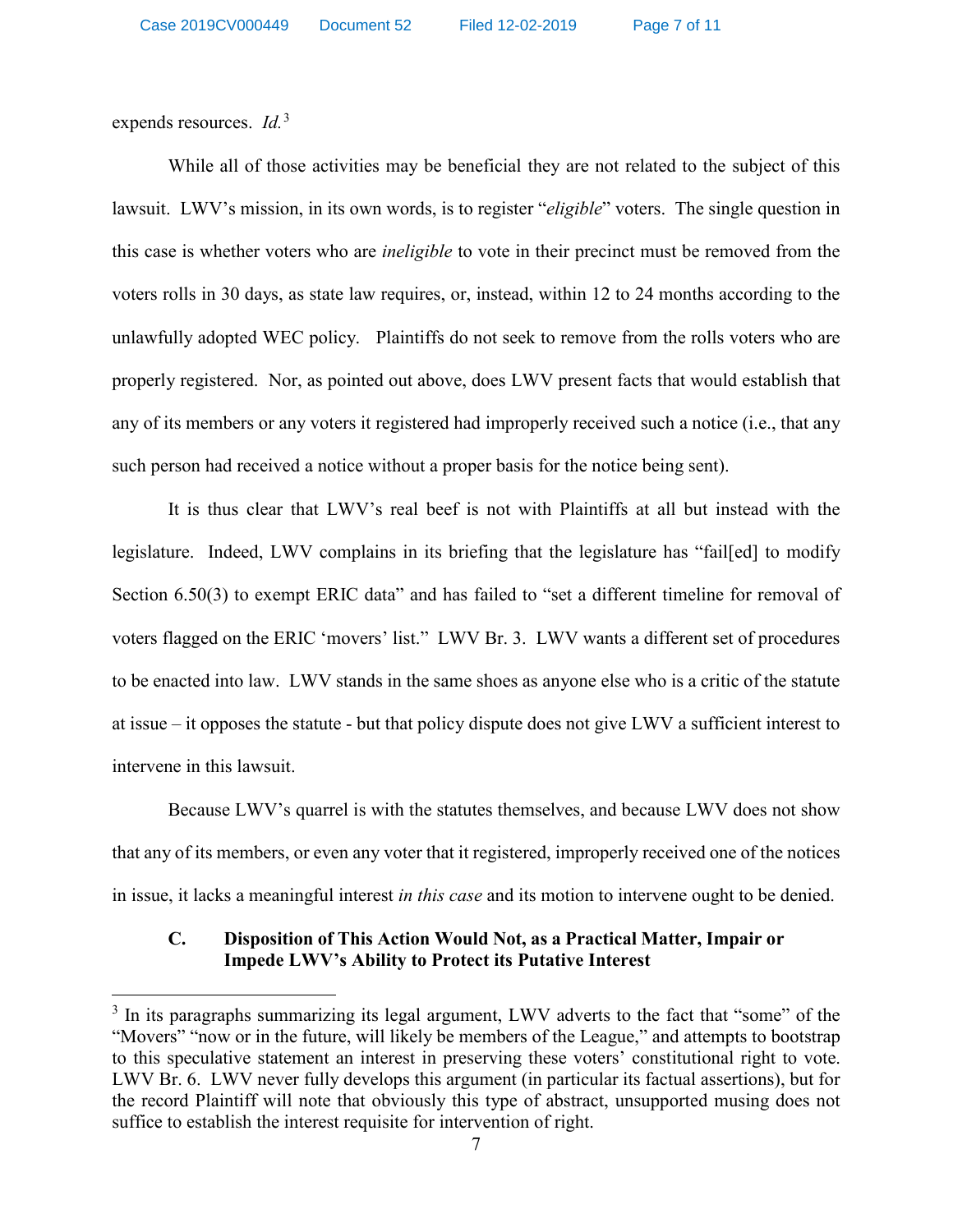Nor will the disposition of this action impair LWV's ability to fulfill its mission. LWV may continue every voter registration activity it desires and the Court's judgment in this case whatever it is, will not affect LWV's ability to do so. Nobody disputes that tens of thousands of voters will properly have their registrations deactivated because they have moved. If Plaintiffs prevail that will happen 30 days after the notices are sent and not responded to. If the Defendants win it will be 12 to 24 months from that date. But either way they will be deactived because they have moved and must, under the Wisconsin statutes, reregister. If that makes LWV's job more difficult then again that is a dispute to be taken up with the legislature.

In sum, LWV remains free to lobby the legislature to change the law, regardless of the outcome of this suit, but LWV lacks an interest sufficiently related *to this suit*, to justfy intervention.

#### **D. The State Defendants Adequately Represent LWV's Putative Interest**

A movant is not entitled to intervene as of right where "the movant's interest is adequately represented by existing parties." Wis. Stat. § 803.09(1). Even if this Court concludes that LWV's motion was timely and that it possesses a genuine interest imperiled by this suit, it should deny LWV's request to intervene as of right because the Defendants, represented by lawyers from the Wisconsin Department of Justice, adequately represent LWV's interest. In fact, they have made precisely the argument that LWV says that it wants to make. As a result, LWV's participation in the case would be completely redundant.

LWV anticipated that "the current Defendants … will not make the same argument that Proposed Intervenor-Defendant the League will make," namely that the ERIC information is unreliable. But this argument is immediately a nonstarter. The Defendants have made exactly that argument (Def. Br. at 17-20.). Plaintiffs will show that the argument is invalid, but it is one of the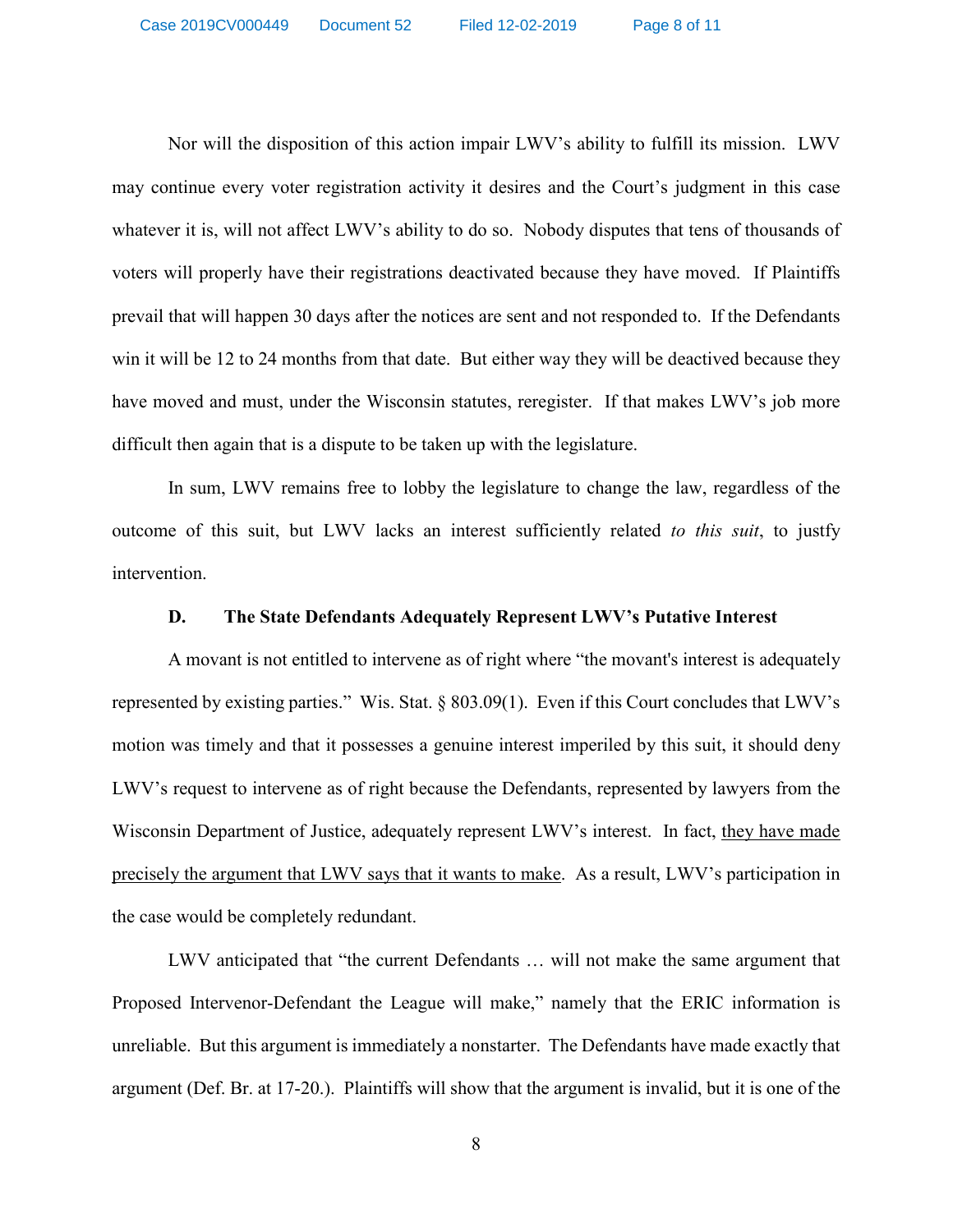arguments that is queued up by the existing parties (without need of an intervenor) for this Court to decide.

Nor can LWV argue that they should be permitted to intervene because they would have made this argument somehow differently. As the Wisconsin Supreme Court has made clear, "mere disagreements over trial strategy . . . are not sufficient to demonstrate inadequacy of representation." *Helgeland*, 307 Wis. 2d 1, ¶111 "Reasonable lawyers and litigants often disagree about trial strategy," *id.*, and if the wish to present a particular argument in a different way is sufficient to intervene then this prong of the intervention of right analysis would always be met.

"[A]dequate representation is ordinarily *presumed*[[4\]](#page-8-0) when a movant and an existing party have the same ultimate objective in the action." *Id.* at ¶90 (emphasis added)). Such is the case here, where Defendants and LWV each seek the ultimate ruling that WEC is not now required to remove from Wisconsin's voter rolls the "Movers" identified by ERIC who did not respond to WEC's mailing. LWV brings nothing to the table different from the actual Defendants herein and simply complicates the litigation by raising redundant arguments to those raised by the existing Defendants.

LWV does briefly remark that the Defendants "will surely seek to defend their quality control procedures, which . . . have likely again failed to detect a substantial amount of unreliable information" and "will also seek to defend the 2019 ERIC notice letter, which does not even inform voters that they will be removed from the rolls if they do not take some action." LWV Br. 17. The first claim is essentially a variation on the reliability argument addressed in the previous

<span id="page-8-0"></span><sup>&</sup>lt;sup>4</sup> LWV could perhaps get out from under this presumption by establishing that it and the Defendants' interests are "adverse." *See Helgeland*, 307 Wis. 2d 1, ¶87. But there is no adversity between LWV and the Defendants here. LWV seeks to intervene as a Defendant and to oppose the Plaintiffs request to deactivate the registrations of voters who received one of the October, 2019 notices under Wis. Stat. 6.50(3). There is an identity of interest on that subject and no adversity of any kind.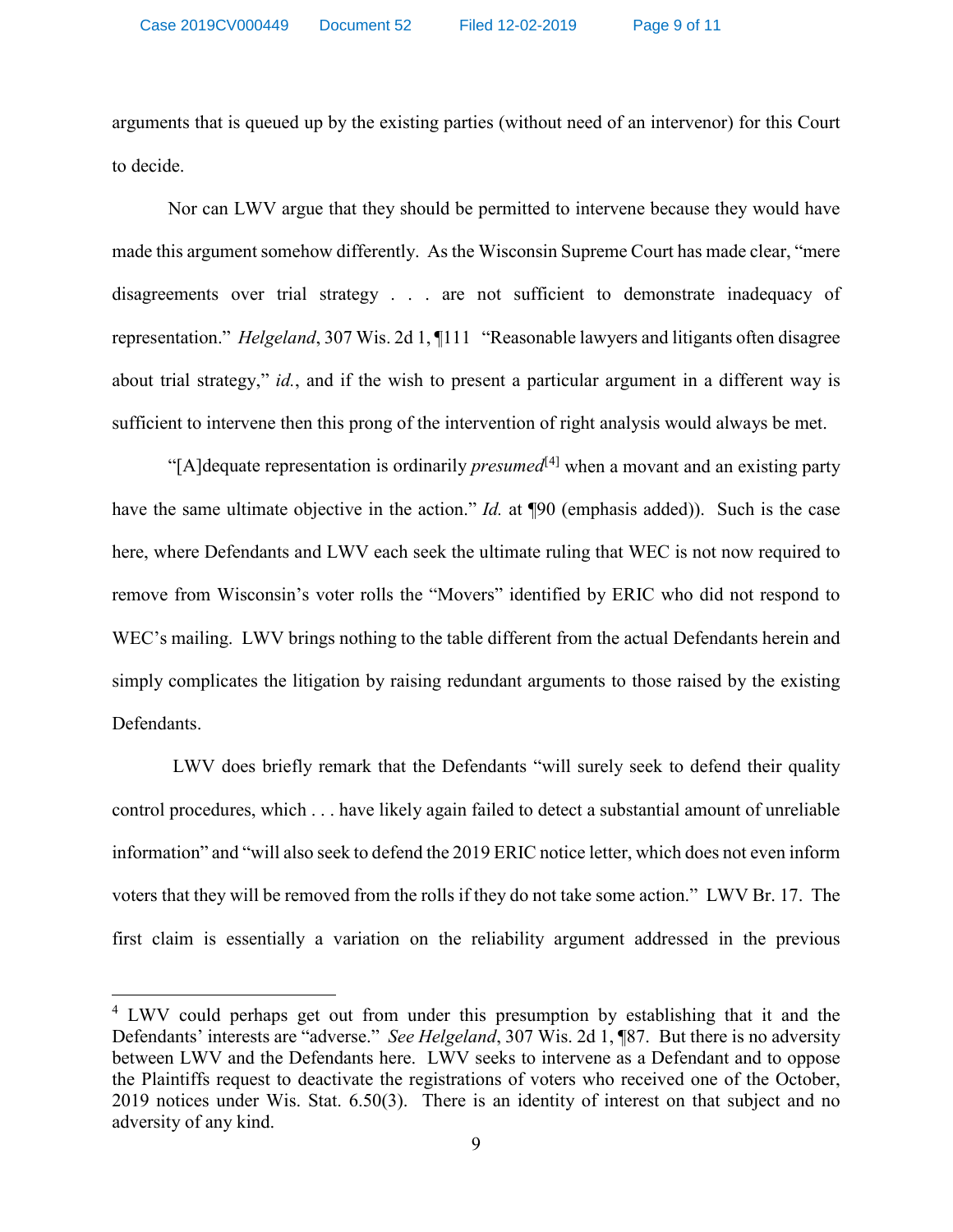paragraphs, but more broadly LWV appears to misunderstand the nature of this lawsuit. If LWV wants to challenge WEC's "quality control" procedures or ERIC notice letter, it is free to file some other lawsuit as a *plaintiff* (perhaps after exhausting its administrative remedies by giving WEC a chance to review its challenges pursuant to WEC's complaint procedure, *see* Wis. Stat. 5.06(1)). But those matters are not at issue in this case – which focuses on the narrow question of WEC's duty to comply with Wis. Stat. 6.50(3) – especially not where LWV seeks to intervene as a *defendant*. [5](#page-9-0)

LWV has not demonstrated that the Defendants will provide it with inadequate representation in this suit. For this reason, LWV's request for intervention as of right should be denied.

# **II. THIS COURT SHOULD NOT ALLOW LWV TO INTERVENE PERMISSIVELY UNDER WIS. STAT. § 803.09(2)**

LWV requests in the alternate that it be permitted to intervene under Wis. Stat. § 803.09(2),

which states:

Upon timely motion anyone may be permitted to intervene in an action when a movant's claim or defense and the main action have a question of law or fact in common. . . . In exercising its discretion the court shall consider whether the intervention will unduly delay or prejudice the adjudication of the rights of the original parties.

Plaintiffs will not repeat their explanation of why LWV's intervention motion was not

"timely" and why it will "unduly delay or prejudice the adjudication of the rights of the original parties." Apart from those points, there is nothing left for Plaintiffs to respond to, as LWV has set forth *no* affirmative case for why this Court should exercise its discretion to allow permissive

intervention here. *See* LWV Br. 20 (setting forth a single paragraph on this question).

<span id="page-9-0"></span> $5$  LWV seems to be aware of the fact that its goals are a bad fit for this lawsuit when it suggests that it may have to "bring affirmative litigation *against the current Defendants*to prevent or redress the unlawful removal of registered voters." LWV Br. 4.